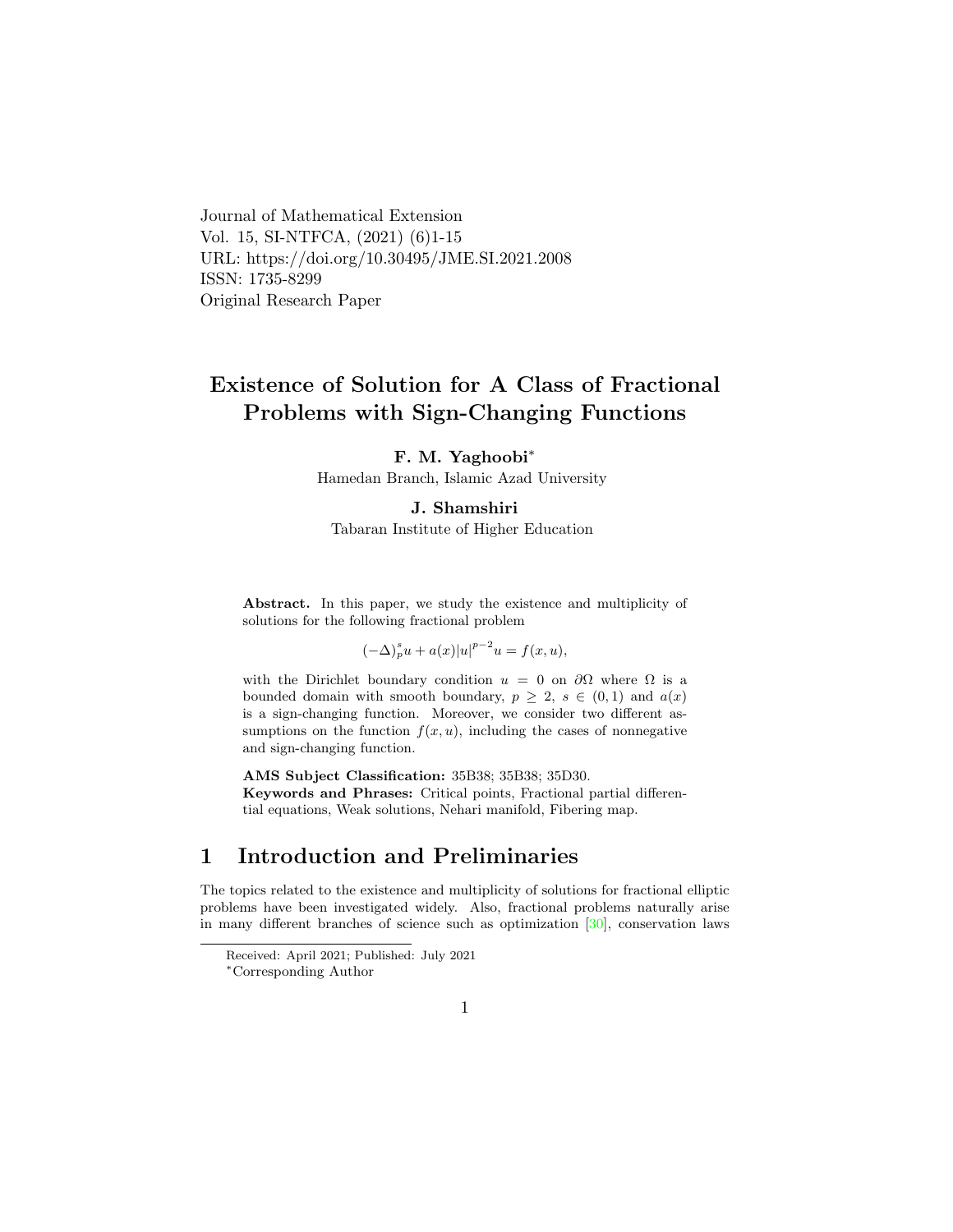[\[16\]](#page-11-0), water waves [\[26,](#page-11-1) [27\]](#page-11-2), quantum mechanics [\[32\]](#page-12-1), finance [\[25\]](#page-11-3), minimal surfaces  $[20, 21]$  $[20, 21]$  $[20, 21]$ , phase transitions  $[33, 53]$  $[33, 53]$  $[33, 53]$ , virus transmission  $[43, 47]$  $[43, 47]$  $[43, 47]$  and other sciences (see also [\[1](#page-10-0)[–4,](#page-10-1) [6–](#page-10-2)[12,](#page-10-3) [14,](#page-11-6) [15,](#page-11-7) [19,](#page-11-8) [23,](#page-11-9) [24,](#page-11-10) [34,](#page-12-4) [36–](#page-12-5)[42,](#page-12-6) [49–](#page-13-2)[52,](#page-13-3) [54\]](#page-13-4)).

In this paper, we investigate the existence and multiplicity of solutions for the following fractional problem

<span id="page-1-0"></span>
$$
\begin{cases}\n(-\Delta)_p^s u + a(x)|u|^{p-2}u = f(x, u), & x \in \Omega, \\
u = 0, & x \in \partial\Omega,\n\end{cases}
$$
\n(1)

where  $\Omega$  is a bounded subset of  $\mathbb{R}^n$ ,  $n > ps$  with  $s \in (0,1)$ ,  $p \geq 2$ ,  $a(x) \in L^{\infty}(\Omega)$  is a sign-changing function and

$$
(-\Delta)^s_p u(x) := 2 \lim_{\epsilon \to 0} \int_{\mathbb{R}^n \setminus B_{\epsilon}(x)} \frac{|u(y) - u(x)|^{p-2} (u(y) - u(x))}{|x - y|^{n+ps}} dy.
$$

In addition, one of the following assumptions is satisfied:

- (f1)  $f(x, u) = b(x)|u|^{q-2}u$ , where  $b(x) \in L^{\infty}(\Omega)$ ,  $b(x) \ge 0$  a.e. in  $\Omega$  and  $p < q < p_s^*$  where  $p_s^* = \frac{np}{n-ps}$  is the fractional Sobolev exponent,
- (f2)  $f(x, u) = b(x)|u|^{q-2}u + \lambda g(x, u) h(x)|u|^{r-2}u$ , where  $\lambda > 0$ ,  $2 \le r \le p < q <$  $p_s^*, b(x) \in L^{\infty}(\Omega)$  which may change sign and  $h(x) \in C(\overline{\Omega})$  is a nonnegative function.

Recently a great deal of attention has been focused on the study of existence and multiplicity of solutions for fractional differential equations. In particular, in the case of  $f(x, u) = \lambda b(x)u^q$ , the problem [\(1\)](#page-1-0) has been studied by some authors and the existence of multiple positive solutions has been established. For instance, Brown and Wu in [\[18\]](#page-11-11) considered the following problem

$$
-\Delta_p u = \lambda a(x)|u|^q + b(x)u^p, \qquad x \in \Omega,
$$

with Dirichlet boundary condition, where  $\Omega \subset \mathbb{R}^n$  is a bounded domain with smooth boundary  $\partial\Omega$ ,  $\lambda > 0$ ,  $q < 1 < p < \frac{n+2}{n-2}$  and  $a, b : \Omega \to \mathbb{R}$  are smooth functions which may change sign on  $\Omega$ . They proved the existence of at least two positive solutions by using the Nehari manifold and fibering maps. Also, Barrios *et al.* in [\[13\]](#page-11-12) obtained the existence and multiplicity of solutions for the following fractional differential equation

$$
(-\Delta)^s u = \lambda u^q + u^{2_s^*-1}, \quad x \in \Omega,
$$

with Dirichlet boundary condition, where  $\Omega \subset \mathbb{R}^n$  is a regular bounded domain,  $\lambda > 0$ ,  $0 < s < 1$ ,  $n > 2s$  and  $(-\Delta)^s$  denotes the fractional Laplace operator defined by

$$
-(-\Delta)^s u(x) = 2 \int_{\mathbb{R}^n} \frac{u(x+y) + u(x-y) - 2u(x)}{|y|^{n+2s}} dy, \qquad x \in \mathbb{R}^n.
$$

Moreover, Ning *et al.* in  $[46]$  proved the existence, multiplicity and bifurcation results for the following problem with Dirichlet boundary condition

$$
(-\Delta)^s u = \lambda |u|^{q-2}u + \frac{|u|^{p^*_{s,\alpha}-2}u}{|x|^{\alpha}}, \quad x \in \Omega,
$$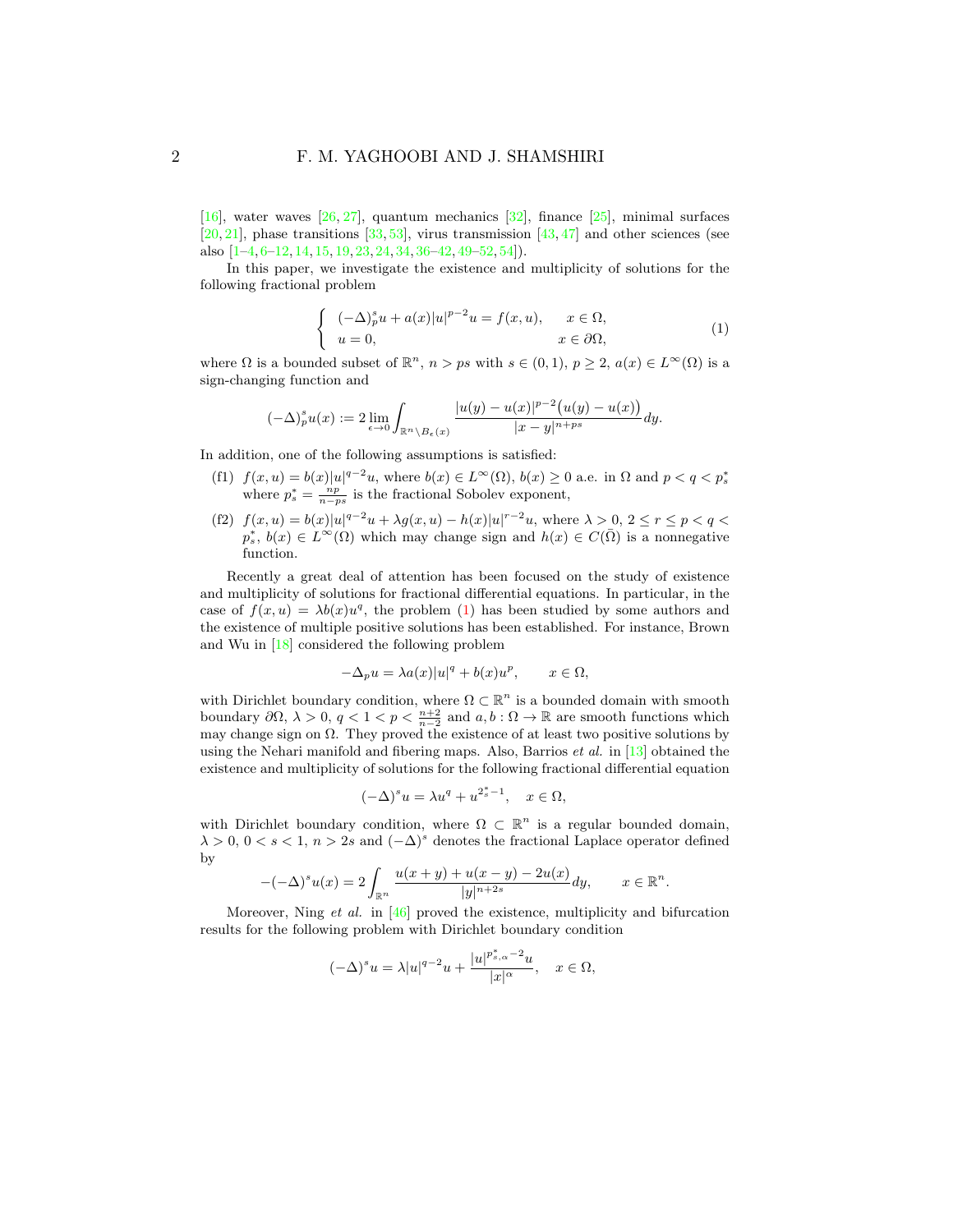where  $p \in (1,\infty)$ ,  $0 < s < 1$ ,  $\Omega$  is a bounded domain containing the origin in  $\mathbb{R}^n$ with Lipschitz boundary,  $0 \le \alpha < ps < n$  and  $p_{s,\alpha}^* = \frac{(n-\alpha)p}{n-ps}$  is the fractional Hardy-Sobolev exponent. As well as in [\[48\]](#page-13-6) Saiedinezhad, by using the Nehari manifold with variational arguments, the existence of solutions for the following semilinear elliptic equation was studied

$$
\Delta^2 u - a(x)\Delta u = b(x)|u|^{p-2}u,
$$

with Navier boundary condition  $\Delta u = u = 0$  on  $\partial \Omega$ , where  $\Omega$  is a bounded domain in  $\mathbb{R}^n$  with smooth boundary and  $2 < p < 2^* = \frac{2n}{n-2}$ . In this paper, the author considered two different assumptions on the potentials  $a(x)$  and  $b(x)$  including the case of sign-changing weights. Recently in [\[45\]](#page-13-7) Nhan and Truong studied a class of logarithmic fractional Schrdinger equations with possibly vanishing potentials as follows

$$
-\Delta_p^s u + V(x)|u|^{p-2}u = \lambda K(x)|u|^{p-2}u + \mu|u|^{q-2}u \log|u|, \qquad x \in \mathbb{R}^n,
$$

where  $\lambda, \mu > 0, 0 < s < 1$  and  $n > 2s$ . They obtained the existence of at least one nontrivial solution by using the fibrering maps and the Nehari manifold.

In this paper, motivated by the above achievements and due to the widespread use of fractional differential equations we will use variational methods to study of existence and multiplicity of solutions for problem [\(1\)](#page-1-0) and for this purpose, we consider the fractional Sobolev space  $W_0^{s,p}(\Omega)$  with the norm

<span id="page-2-0"></span>
$$
||u|| := ||u||_{W_0^{s,p}(\Omega)} = \left(\int_{\Omega \times \Omega} \frac{|u(x) - u(y)|^p}{|x - y|^{n+ps}} dx dy\right)^{\frac{1}{p}}.
$$
 (2)

For the convenience of the reader we repeat the relevant material from [\[22\]](#page-11-13) without proofs. Assume

$$
X = \left\{ u | u : \mathbb{R}^n \to \mathbb{R}, \ u |_{\Omega} \in L^p(\Omega), \ \int_Q \frac{|u(x) - u(y)|^p}{|x - y|^{n + ps}} dx dy < \infty \right\},\
$$

with the norm  $||u||_X = \left(\int_Q \frac{|u(x)-u(y)|^p}{|x-y|^{n+ps}} dxdy\right)^{\frac{1}{p}}$ , where  $Q := \mathbb{R}^{2n} \setminus (\mathcal{C}\Omega \times \mathcal{C}\Omega)$  and  $\mathcal{C}\Omega = \mathbb{R}^n \backslash \Omega.$ 

Also set  $X_0$  denotes the closure of  $C_0^{\infty}(\Omega)$  in X. By the results in [\[29\]](#page-11-14) the space  $X_0$  is a Hilbert space with the scalar product defined for any  $u, v \in X_0$  as

$$
\langle u, v \rangle = \int_Q \frac{|u(x) - u(y)|^{p-1} (v(x) - v(y))}{|x - y|^{n+ps}} dx dy,
$$

and the norm

$$
||u||_{X_0} := \left( \int_Q \frac{|u(x) - u(y)|^p}{|x - y|^{n+ps}} dx dy \right)^{\frac{1}{p}},
$$

which is equivalent to the equation defined in  $(2)$ . Moreover, based on the results found in [\[29,](#page-11-14)[35\]](#page-12-7), it can be said that the embedding  $X_0 \hookrightarrow L^q(\Omega)$  is continuous for any  $q \in [1, p^*]$  and compact whenever  $q \in [1, p^*)$ . Thus, there exists a positive constant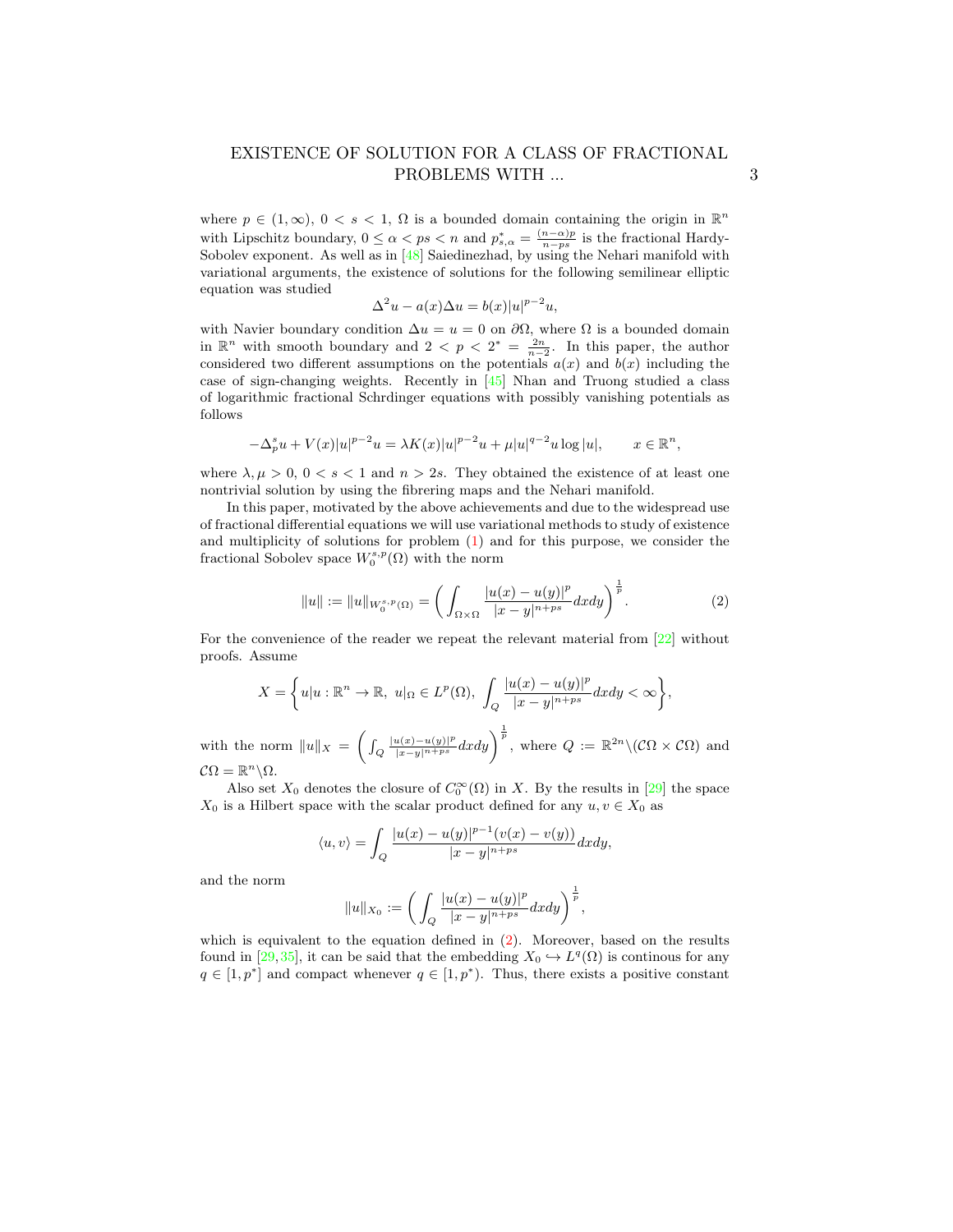#### 4 F. M. YAGHOOBI AND J. SHAMSHIRI

 $S_p$  such that  $||u||_{L^p(\Omega)} \leq S_p \times ||u||_{X_0}$ . Indeed, the sharp constant  $S_p$  is equal to  $\frac{1}{\mu_p}$ , where

<span id="page-3-0"></span>
$$
\mu_p := \inf \{ \frac{\|u\|_{X_0}}{\|u\|_{L^p(\Omega)}} : 0 \neq u \in X_0 \}. \tag{3}
$$

This paper is organized into 4 sections. Section 2 is devoted to some notations and preliminaries which, will be used in the sequel. In Section 3 we consider and solve problem [\(1\)](#page-1-0) by assuming condition (f1) . Finally in Section 4, we prove the existence and multiplicity of positive solutions of problem [\(1\)](#page-1-0) under condition (f2).

### 2 Main Results

The main results of this paper are in two parts. In the third section through presupposing condition  $(f1)$  we did our best to resolve problem  $(1)$ . Therefore, according to the basic variational arguments, we know that the weak solutions of  $(1)$  under assumption (f1), is corresponding to the local minimizer of

<span id="page-3-2"></span>
$$
I(u) = \frac{1}{p}M(u) + \frac{1}{p}A(u) - \frac{1}{q}B(u),
$$
\n(4)

where  $I: X_0 \to \mathbb{R}$  is the associated Euler-Lagrange functional,  $M(u) := ||u||_{X_0}^p$ ,  $A(u) := \int_{\Omega} a(x)|u|^p dx$  and  $B(u) := \int_{\Omega} b(x)|u|^q dx$ .

Also in Section 4, where condition (f2) is satisfied, we have the following problem

<span id="page-3-1"></span>
$$
\begin{cases}\n(-\Delta)_p^s u + a(x)|u|^{p-2}u = b(x)|u|^{q-2}u + \lambda g(x,u) - h(x)|u|^{r-2}u, & x \in \Omega, \\
u = 0, & x \in \partial\Omega.\n\end{cases}
$$
\n(5)

The Euler-Lagrange functional associated with this problem is  $\tilde{I}: X_0 \to \mathbb{R}$  such that

<span id="page-3-4"></span>
$$
\tilde{I}(u) = \frac{1}{p} (M(u) + A(u)) - \frac{1}{q} B(u) - \lambda \int_{\Omega} G(x, |u|) dx + \frac{1}{r} H(u),
$$
\n(6)

where  $G(x, u) := \int_0^u g(x, s)ds$  and  $H(u) := \int_{\Omega} h(x)|u|^r dx$ . Also we know that if  $\tilde{I}(u)$ denotes the energy functional corresponding to a problem, then all of the critical points of  $\tilde{I}(u)$  must lie in the set  $N := \{u, \langle \tilde{I}'(u), u \rangle = 0\}$ , which is known as the Nehari manifold (see  $[44, 55]$  $[44, 55]$  $[44, 55]$ ). On the other hand, the fibering map

<span id="page-3-3"></span>
$$
\varphi_u(t) := \tilde{I}(tu) = \frac{t^p}{p} \left( M(u) + A(u) \right) - \frac{t^q}{q} B(u) - \lambda \int_{\Omega} G(x, t|u|) dx + \frac{t^r}{r} H(u), \quad (7)
$$

is closely linked to the Nehari manifold, i.e.,  $\varphi'_u(1) = 0$  if and only if  $u \in N$ , (see [\[17,](#page-11-15) [28\]](#page-11-16)). So it is reasonable to divide the Nehari manifold into three parts corresponding to local minima, local maxima and inflction points of the critical points of  $\varphi'_u(t)$ , and hence we define  $N^+ := \{u \in N, \varphi''_u(1) > 0\}, N^- := \{u \in N, \varphi''_u(1) < 0\}$  and  $N^0 := \{u \in N, \varphi_u''(1) = 0\}.$ 

Besides, we set

$$
a^+ := \operatorname{ess\,sup} \{a(x), x \in \Omega\},\
$$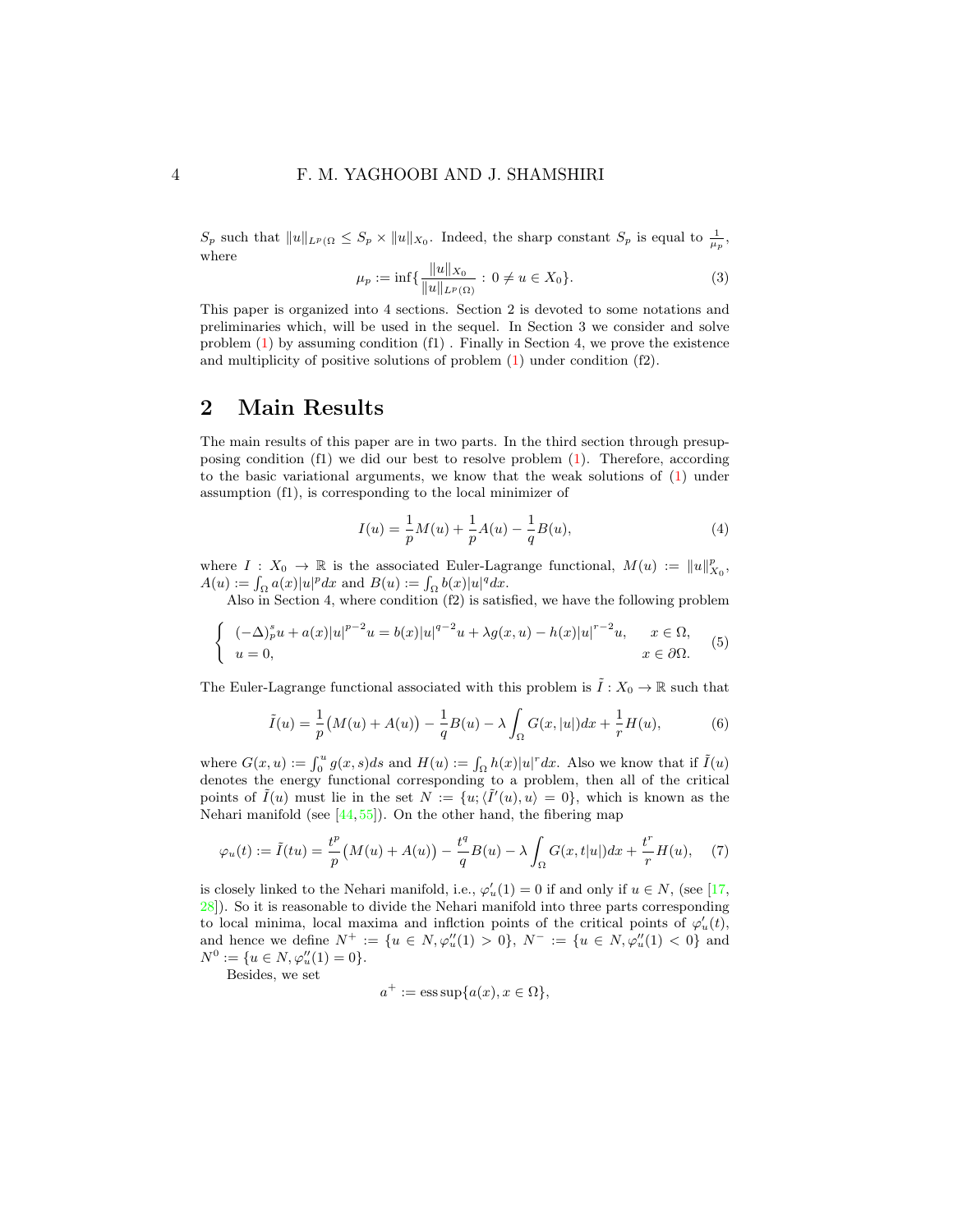and

$$
\tilde{A}(u) := M(u) + A(u) = ||u||_{X_0}^p + \int_{\Omega} a(x)|u|^p dx.
$$

In the sequel we need the following lemma:

<span id="page-4-0"></span>**Lemma 2.1.** If  $a^+ < \mu_p$ , then there exists  $\delta_1 > 0$  such that for every  $u \in X_0$ ,  $\tilde{A}(u) \geq \delta_1 ||u||_{X_0}^p.$ 

**Proof.** If  $\int_{\Omega} a(x)|u|^p dx \ge 0$ , then the lemma is obvious; otherwise, it would be proved by contradiction, supposing that  $\int_{\Omega} a(x)|u|^p dx < 0$ . If for every  $\delta > 0$ , there exists  $u \in X_0$  such that  $\tilde{A}(u) < \delta ||u||_{X_0}^p$ , it can be deduced that

$$
(1-\delta)\|u\|_{X_0}^p < \int_{\Omega} -a(x)|u|^p dx < a^+ \int_{\Omega} |u|^p dx.
$$

Now, by taking  $\delta < 1 - \frac{a^+}{\mu_p}$  we get  $\frac{a^+}{1-\delta} < \mu_p$  which leads to a contradiction with  $(3)$ .

<span id="page-4-2"></span>**Remark 2.2.** According to lemma [2.1](#page-4-0) we know that if  $a^+ < \mu_p$  then  $\tilde{A}(u) \ge \delta_1 ||u||^p_{X_0}$ for  $\delta_1 > 0$ ; on the other hand  $\tilde{A}(u) \leq ||u||_{X_0}^p + ||a||_{\infty} S_p^p ||u||_{X_0}^p$ . Therefore, in the sequel for  $a^+ < \mu_p$ , we consider  $X_0$  with the following norm:

<span id="page-4-4"></span>
$$
||u||_{\tilde{A}} := (\tilde{A}(u))^{\frac{1}{p}} = (||u||_{X_0}^p + \int_{\Omega} a(x)|u|^p dx)^{\frac{1}{p}}.
$$
 (8)

The main results in this paper are the following theorems.

<span id="page-4-1"></span>**Theorem 2.3.** Suppose that  $f(x, u)$  satisfies condition (f1) and  $a^+ < \mu_p$ , then prob-lem [\(1\)](#page-1-0) admits at least one weak solution in  $X_0$ .

<span id="page-4-3"></span>**Theorem 2.4.** Assume  $a^+ < \mu_p$ , then:

(i). If  $f(x, u)$  satisfies condition (f2), then there exists  $\lambda^*$  such that for  $0 < \lambda < \lambda^*$ ,  $\tilde{I}$  admits a minimizer on  $N^+$  which is a nontrivial weak solution of problem [\(5\)](#page-3-1). (ii). If  $f(x, u)$  satisfies condition (f2), then there exists  $\lambda^{**}$  such that for  $0 < \lambda < \lambda^{**}$ , there exists a minimizer of  $\tilde{I}$  on  $N^-$  which is a nontrivial weak solution of problem  $(5).$  $(5).$ 

# 3 Proof of Theorem [2.3](#page-4-1)

In this section, we consider problem  $(1)$  such that  $f(x, u)$  satisfies condition  $(f1)$ , using [\(4\)](#page-3-2) for every  $u \neq 0$ ,  $I(tu) \hookrightarrow -\infty$  as  $t \hookrightarrow \infty$ . Thus,  $I(u)$  is not bounded below and so the minimizing process on the hole space  $X_0$  may not be possible. If for every  $\alpha \in \mathbb{R}$ , we let

$$
B_{\alpha} := \{ u \in X_0 : \int_{\Omega} b(x) |u|^q dx = \alpha \},\
$$

then, for every  $u \in B_\alpha$ , by using Remark [2.2](#page-4-2) we have  $I(u) = \frac{1}{p} ||u||_A^p - \frac{1}{q}\alpha$ . Thus,  $I|_{B_\alpha}$ is certainly bounded below and the minimizing approach of  $I(u)$  on  $B_{\alpha}$  is equivalent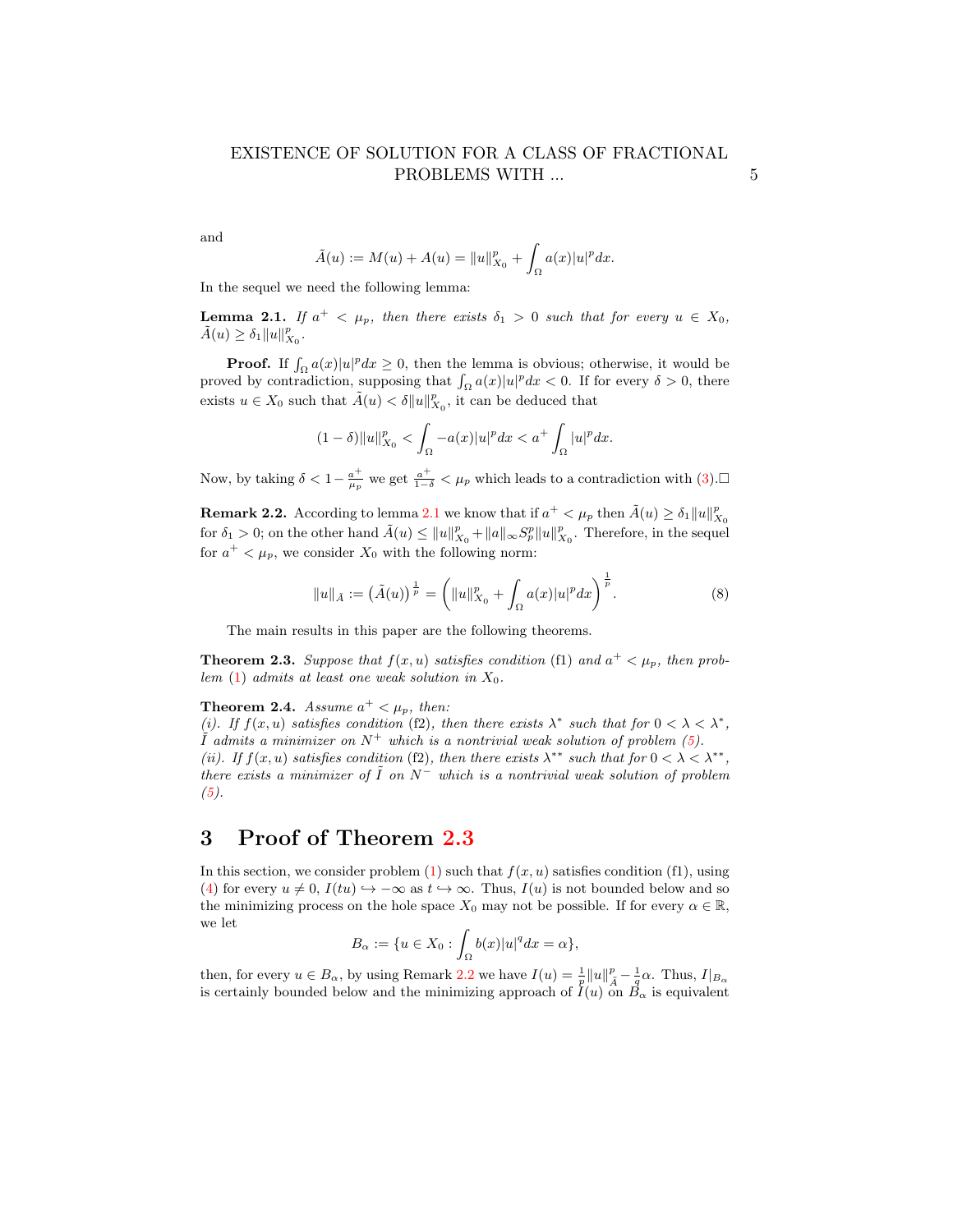to the minimizing approach of  $||u||_A^p$  on  $B_\alpha$ . Set  $\inf_{u \in B_\alpha} ||u||_A^p =: m_\alpha$ , we will show that  $m_{\alpha}$  is obtained by a function, and a multiple of this function is a minimizer of  $I(u)$  and as a result, weak solution of  $(1)$ .

**Lemma 3.1.** For every  $\alpha > 0$ , there exists a nonnegative function  $u_{\alpha} \in B_{\alpha}$  such that  $||u||_{\tilde{A}}^p = m_\alpha$ .

**Proof.** By the coercivity of  $I(u)$  on  $B_\alpha$ , there exists a bounded minimizer sequence  ${u_n^{(\alpha)}}$  for  $\chi(u) := \|u\|_{\tilde{A}}^p$  on  $B_\alpha$ . Therefore,  ${u_n^{(\alpha)}}$  is a minimizer sequence in  $B_{\alpha}$ , so we can suppose that  $u_n^{(\alpha)}(x) \geq 0$  a.e. on  $\Omega$ . By the reflexivity of  $X_0$ , there exists a subsequence of  $\{u_n^{(\alpha)}\}$ , for simplicity is denoted by  $\{u_n^{(\alpha)}\}$ , which is weakly convergent to  $u_{\alpha} \in X_0$   $(u_n^{(\alpha)} \to u_{\alpha})$ . So by compact embedding  $X_0 \hookrightarrow L^q(\Omega)$ ,  $\{u_n^{(\alpha)}\}$ is strongly convergent in  $L^q(\Omega)$ , and hence

$$
lim_{n\to\infty}\int_{\Omega}b(x)|u_n^{(\alpha)}|^qdx=\int_{\Omega}b(x)|u_\alpha|^qdx,
$$

which means  $u_{\alpha} \in B_{\alpha}$ . If  $u_{n}^{(\alpha)} \nightharpoonup u_{\alpha}$  in  $X_0$ , then  $||u_{\alpha}||_{\tilde{A}}^p <$  lim inf  $||u_n||_{\tilde{A}}^p = m_{\alpha}$  which is a contradiction with  $u_{\alpha} \in B_{\alpha}$ . So  $u_n \to u_{\alpha}$  in  $X_0$  and  $m_{\alpha} = \inf_{u \in S_{\alpha}} \|u\|_{\tilde{A}}^p = \|u_{\alpha}\|_{\tilde{A}}^p$ .  $\Box$ 

**Proof of Theorem [2.3.](#page-4-1)** Let  $\chi(u) = ||u||_A^p$ , now if  $u_\alpha$  is a minimizer of  $\chi(u)$ under the condition  $B(u) = \alpha$ , then by Lagrange multiplier theorem, there exists  $\lambda \in \mathbb{R}$  such that  $\chi'(u_{\alpha}) = \lambda B'(u_{\alpha})$ , and hence for every  $v \in X_0$  we have

$$
\langle \chi'(u_{\alpha}), v \rangle = q\lambda \int_{\Omega} b(x) |u_{\alpha}|^{q-2} u_{\alpha} v dx.
$$

By taking  $u_{\alpha} = C w_{\alpha}$  we get

$$
C^{p-1} \int_Q \frac{|w_\alpha(x) - w_\alpha(y)|^{p-2} (w_\alpha(x) - w_\alpha(y))(v(x) - v(y))}{|x - y|^{n+ps}} dx dy
$$
  
+ 
$$
C^{p-1} \int_\Omega a(x) |w_\alpha|^{p-2} w_\alpha v dx = \frac{q\lambda}{p} C^{q-1} \int_\Omega b(x) |w_\alpha|^{q-2} w_\alpha v dx.
$$

Now, by assuming  $C = \left(\frac{p}{q\lambda}\right)^{\frac{1}{q-p}}$  we have

$$
\int_{Q} \frac{|w_{\alpha}(x) - w_{\alpha}(y)|^{p-2} (w_{\alpha}(x) - w_{\alpha}(y))(v(x) - v(y))}{|x - y|^{n+ps}} dx dy
$$

$$
+ \int_{\Omega} a(x)|w_{\alpha}|^{p-2}w_{\alpha}v dx = \int_{\Omega} b(x)|w_{\alpha}|^{q-2}w_{\alpha}v dx,
$$

consequently,  $w_{\alpha}$  is a weak solution of [\(1\)](#page-1-0) under assumption (f1).  $\square$ 

**Lemma 3.2.** For  $\alpha \neq \beta$  the minimizers of  $\chi(u)$  on  $B_{\alpha}$  and  $B_{\beta}$  give the same weak solution of  $(1)$ .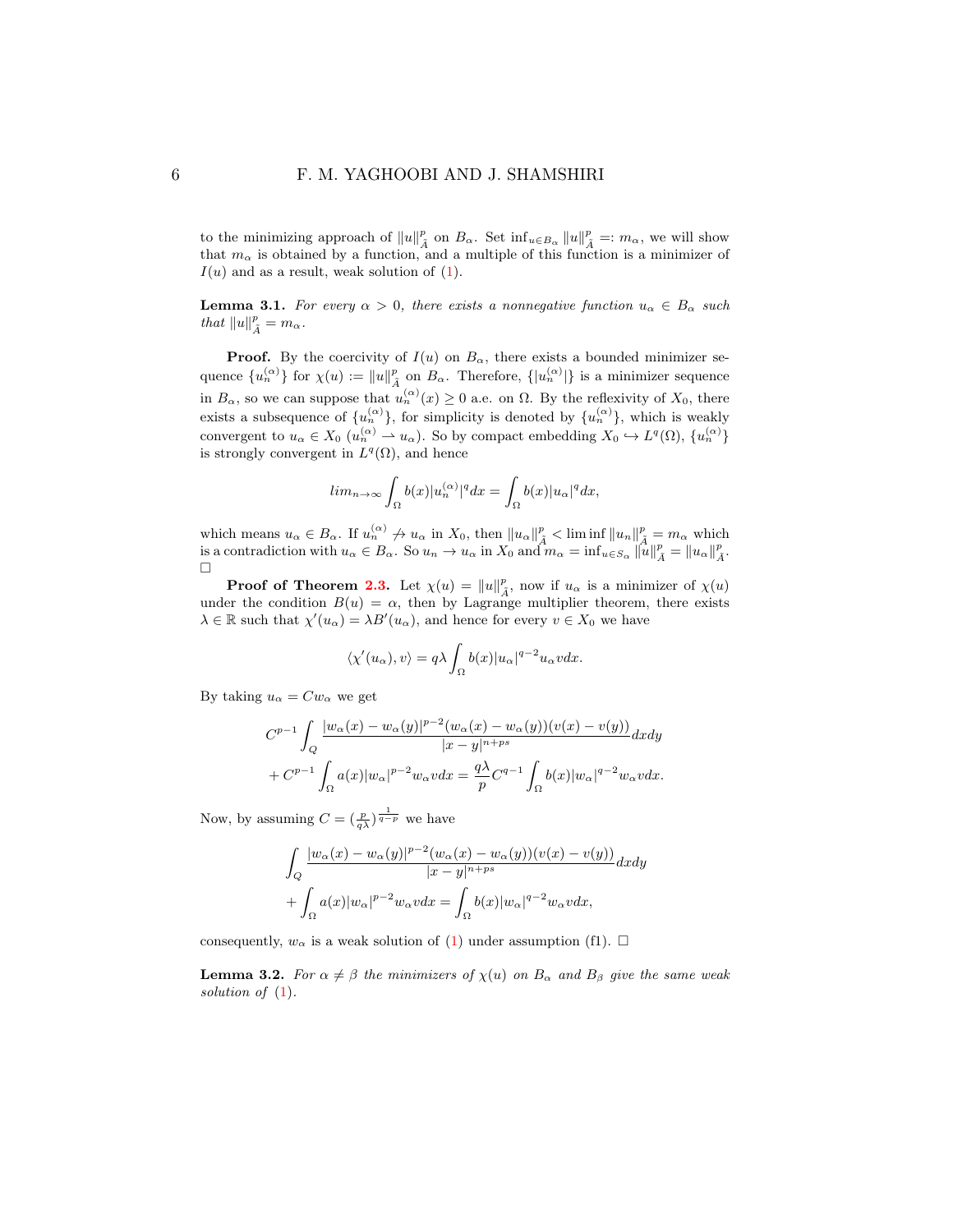**Proof.** For  $\alpha \neq \beta$ , we have

$$
B_{\alpha} = \{ u \in X_0 : \int_{\Omega} b(x)|u|^q dx = \alpha \} = \big\{ \big(\frac{\alpha}{\beta}\big)^{1/q} v : v \in X_0, \int_{\Omega} b(x)|v|^q dx = \beta \big\}.
$$

Therefore,

$$
m_{\alpha} = \inf_{u \in B_{\alpha}} \|u\|_{\tilde{A}}^p = \left(\frac{\alpha}{\beta}\right)^{p/q} m_{\beta}.
$$

So  $u_{\alpha}$  minimizes  $||u||_{\tilde{A}}^p$  on  $B_{\alpha}$  if and only if  $(\frac{\beta}{\alpha})^{1/q}u_{\alpha}$  minimizes  $||u||_{\tilde{A}}^p$  on  $B_{\beta}$ . Indeed, by substituting  $C_{\alpha} = \left(\frac{\alpha}{m_{\alpha}}\right)^{\frac{1}{q-p}}$  we have

$$
w_{\alpha} = \frac{1}{C_{\alpha}} u_{\alpha} = \left(\frac{m_{\alpha}}{\alpha}\right)^{\frac{1}{q-p}} \left(\frac{\alpha}{\beta}\right)^{1/q} u_{\beta} = \left(\frac{m_{\beta}}{\beta}\right)^{\frac{1}{q-p}} u_{\beta} = \frac{u_{\beta}}{C_{\beta}} = w_{\beta}.\square
$$

# 4 Proof of Theorem [2.4](#page-4-3)

In this section, where condition (f2) is satisfied, we study the existence and multiplicity results for problem [\(5\)](#page-3-1). One of the main difficulties in this problem will be the nonlinearity of  $q(x, u)$ . To overcome this difficulty we need to restrict  $q(x, u)$  to the following conditions:

- (g1)  $g(x, u) \in C^1(\Omega \times \mathbb{R})$  such that  $g(x, 0) \geq 0$ ,  $g(x, 0) \neq 0$  and there exists  $\bar{g}_1(x) \in$  $L^{\infty}(\Omega)$  such that,  $|g_u(x, u)| \leq \bar{g}_1(x)u^{p-2}$  where  $(x, u) \in \Omega \times \mathbb{R}^+$ .
- (g2) For  $u \in L^p(\Omega)$ ,  $\int_{\Omega} g_u(x,t|u|)u^2 dx$  has the same sign for every  $t \in (0,\infty)$ .

A typical example of  $g(x, u)$  is given by  $g(x, u) = \sqrt[4]{(1 + u^2)^p}$ , for other examples, please refer to [\[5\]](#page-10-4).

<span id="page-6-0"></span>**Remark 4.1.** If  $g(x, u)$  satisfies (g1), then there exists  $\bar{g}_2(x) \in L^p(\Omega)$  such that  $g(x, u) \leq \bar{g_2}(x) (1 + u^{p-1})$  and  $G(x, u) \leq 2\bar{g_2}(x) (1 + u^p)$ , for all  $(x, u) \in \Omega \times \mathbb{R}^+$ . Moreover, based on the compactness of the embedding  $X_0 \hookrightarrow L^r(\Omega)$  for  $1 \leq r < p^*$ and the fact that the operator  $u \mapsto g(x, u)$  is continuous, we conclude that the functional  $J(u) = \int_{\Omega} G(x, u) dx$  is weakly continuous, i.e., if  $u_n \to u$ , then  $J(u_n) \to$  $J(u)$  and moreover the operator  $J'(u) = \int_{\Omega} g(x, u)u dx$  is weak to strong continuous, i.e., if  $u_n \rightharpoonup u$ , then  $J'(u_n) \to J'(u)$ .

The following lemma shows that minimizers for  $\tilde{I}$  on  $N$  are usually critical points for  $\tilde{I}$ , as proved by Brown and Zhang in [\[17\]](#page-11-15)

<span id="page-6-1"></span>**Lemma 4.2.** Let  $u_0$  be a local minimizer for  $\tilde{I}(u)$  on N such that  $u_0 \notin N^0$ , then  $u_0$ is a critical point of  $I(u)$ .

Motivated by the above lemma, we will get conditions for  $N^0 = \emptyset$ 

<span id="page-6-2"></span>**Lemma 4.3.** If  $a^+ < \mu_p$  then there exists  $\lambda_0 > 0$  such that for  $0 < \lambda < \lambda_0$ , we have  $N^0=\emptyset$ .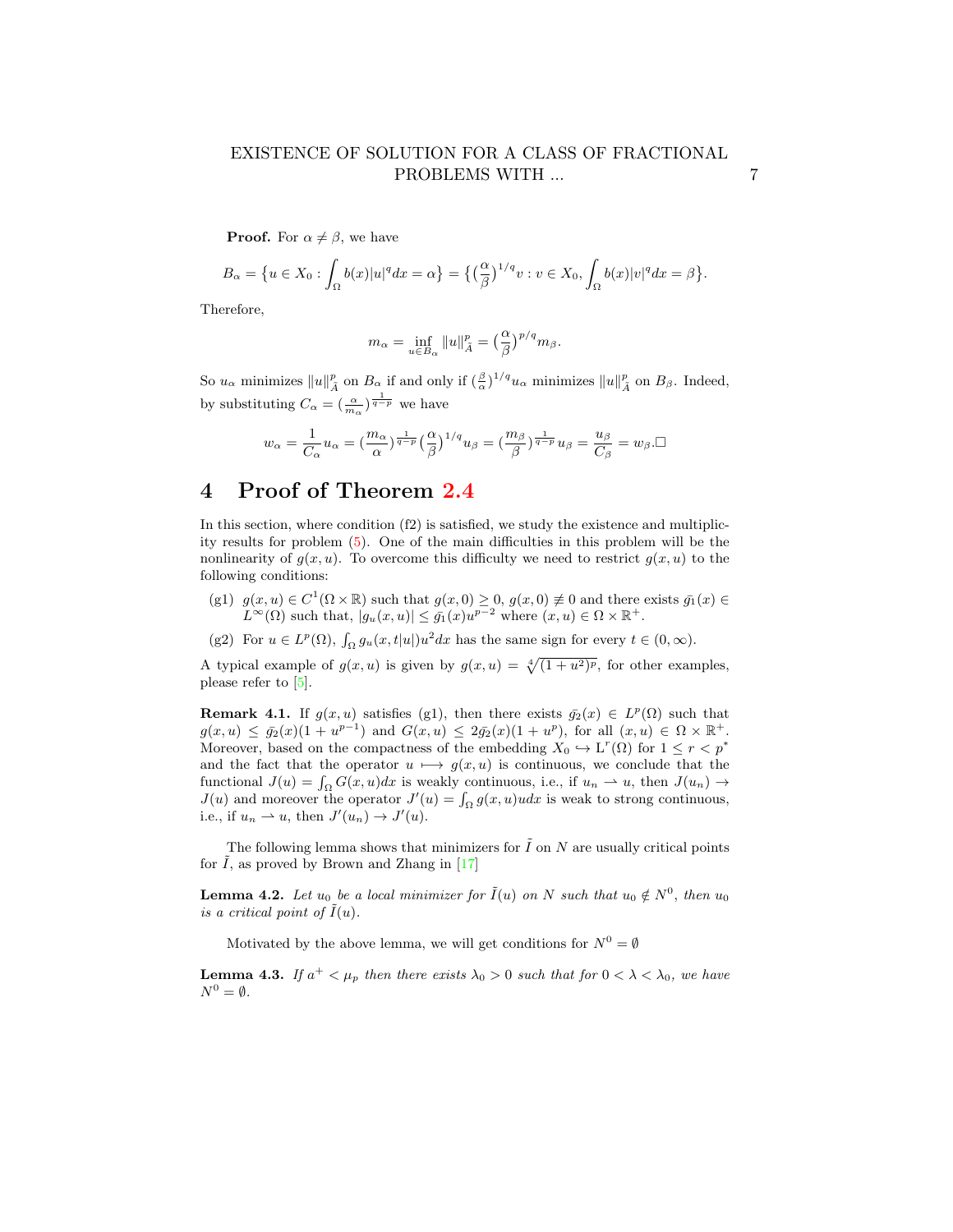#### 8 F. M. YAGHOOBI AND J. SHAMSHIRI

**Proof.** Suppose the other way round, then for  $u \in N^0$ , using (g1), [\(7\)](#page-3-3) and the relation of  $\varphi''_u(1) = 0$ , we have  $(p-1) \|u\|_{\tilde{A}}^p \le (q-1) \tilde{S}_q^q \|b\|_{\infty} \|u\|_{\tilde{A}}^q + \|\tilde{g_1}\|_{\infty} \tilde{S}_p^p \lambda \|u\|_{\tilde{A}}^p$ , (where  $\tilde{S}_r$  denotes the best Sobolev constant for the embedding of  $X_0$  with the norm  $\|u\|_{\tilde{A}}$  into  $L^r(\Omega)$  and hence

<span id="page-7-0"></span>
$$
||u||_{\tilde{A}} \ge \left(\frac{p-1 - ||\bar{g_1}||_{\infty} \tilde{S}_p^p \lambda}{(q-1)\tilde{S}_q^q ||b||_{\infty}}\right)^{\frac{1}{q-p}}.
$$
\n(9)

On the other hand, from [\(7\)](#page-3-3), (g1), Remark [4.1](#page-6-0) and using the fact that  $(q-1)\varphi'_u(1)$  –  $\varphi_u''(1) = 0$ , we obtain

$$
(q-p)||u||_{\tilde{A}}^{p} \leq \lambda \big(\int_{\Omega} (q-1)g(x, |u|)|u| - g_{u}(x, |u|)u^{2}\big)dx + (r-q)H(u)
$$
  

$$
\leq 2\lambda (q-1)||\bar{g}_{2}||_{\infty}|\Omega| + \lambda (2(q-1)||\bar{g}_{2}||_{\infty} + ||\bar{g}_{1}||_{\infty})\tilde{S}_{p}^{p}||u||_{\tilde{A}}^{p},
$$

which concludes

$$
||u||_{\tilde{A}} \le \left(\frac{2(q-1)\lambda ||\bar{g_2}||_{\infty}|\Omega|}{q-p-\lambda(2(q-1)||\bar{g_2}||_{\infty}+||\bar{g_1}||_{\infty})\tilde{S}_p^p}\right)^{\frac{1}{p}}.
$$

Therefore, using [\(9\)](#page-7-0) we must have

$$
\big(\frac{p-1-\|\bar g_1\|_\infty S\tilde S_p^p\lambda}{(q-1)\tilde S_q^q\|b\|_\infty}\big)^{\frac{1}{q-p}}\leq \big(\frac{2(q-1)\lambda\|\bar g_2\|_\infty|\Omega|}{q-p-\lambda(2(q-1)\|\bar g_2\|_\infty+\|\bar g_1\|_\infty)\tilde S_p^p}\big)^{\frac{1}{p}},
$$

which is a contradiction for  $\lambda$  sufficiently small. So there exists  $\lambda_0 > 0$  such that for  $0 < \lambda < \lambda_0, \ N^0 = \emptyset. \ \Box$ 

<span id="page-7-1"></span>**Lemma 4.4.** If  $a^+ < \mu_p$  then there exists  $\lambda_1 > 0$  such that for  $\lambda < \lambda_1$ ,  $\tilde{I}(u)$  is coercive and bounded below on N.

**Proof.** For  $u \in N$ , using [\(6\)](#page-3-4) and remark [4.1](#page-6-0) we have

$$
\tilde{I}(u) = \left(\frac{1}{p} - \frac{1}{q}\right) ||u||_{\tilde{A}}^{p} - \lambda \int_{\Omega} (G(x, |u|) - \frac{1}{q} g(x, |u|) |u|) dx + \left(\frac{1}{r} - \frac{1}{q}\right) H(u) \n\geq \left(\frac{1}{p} - \frac{1}{q}\right) ||u||_{\tilde{A}}^{p} - 2\lambda ||\bar{g}_{2}||_{\infty} (1 + \frac{1}{q}) |\Omega| - 2\lambda ||\bar{g}_{2}||_{\infty} \tilde{S}_{p}^{p} (1 + \frac{1}{q}) ||u||_{\tilde{A}}^{p}.
$$

As a result,  $\tilde{I}$  is coercive and bounded below on N for  $0 < \lambda < \lambda_1 = \frac{q-p}{2p(q+1)\|\bar{g}_2\|_{\infty} \tilde{S}_p^p}$ .  $\Box$ 

<span id="page-7-2"></span>**Lemma 4.5.** If  $a^+ < \mu_p$  then there exists  $\lambda_2 > 0$  such that, for  $0 < \lambda < \lambda_2$ ,  $\varphi_u(t)$ takes on positive values for all non-zero  $u \in X_0$ .

**Proof.** If  $B(u) \leq 0$ , then using [\(7\)](#page-3-3) and by elementary calculus we can show that  $\varphi_u(t) > 0$  for sufficiently large t. Suppose there exists  $u \in X_0$  such that  $B(u) > 0$ ,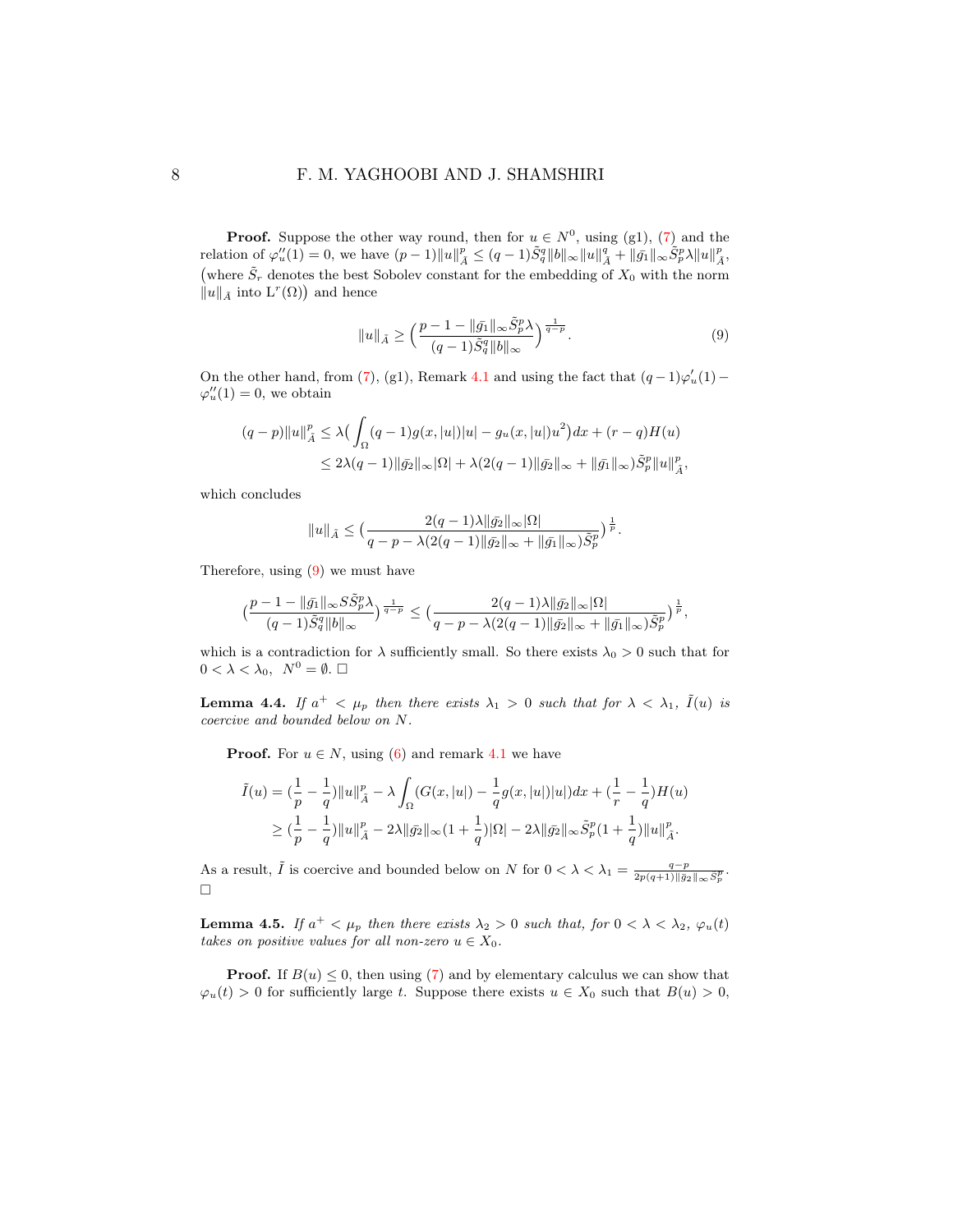through using [\(7\)](#page-3-3), [\(8\)](#page-4-4) and by elementary calculus,  $\psi_u(t) := \frac{t^p}{n}$  $\frac{t^p}{p} \|u\|_{\tilde{A}}^p - \frac{t^q}{q} B(u)$  takes on a maximum at  $t_{max} = \left(\frac{\|u\|^p}{B(u)}\right)^p$  $rac{\|u\|^p}{B(u)}$   $\frac{1}{q-p}$  and so

<span id="page-8-0"></span>
$$
\psi_u(t_{max}) = \left(\frac{1}{p} - \frac{1}{q}\right) \left\{ \frac{(\|u\|_{\tilde{A}}^p)^q}{(B(u))^p} \right\}^{\frac{1}{q-p}} \ge \left(\frac{1}{p} - \frac{1}{q}\right) \left\{ \frac{1}{|b^+|_{\infty}^p \tilde{S}_q^{pq}} \right\}^{\frac{1}{q-p}} := \delta_2 > 0, \quad (10)
$$

where  $\delta_2$  is independent of u. Moreover, for  $1 \leq \alpha < p^*$  we have

$$
(t_{max})^{\alpha} \int_{\Omega} |u|^{\alpha} dx \leq \tilde{S}_{\alpha}^{\alpha} \left( \frac{\|u\|_{\tilde{A}}^p}{B(u)} \right)^{\frac{\alpha}{q-p}} (\|u\|_{\tilde{A}}^p)^{\frac{\alpha}{p}} = \tilde{S}_{\alpha}^{\alpha} \left\{ \frac{\|u\|_{\tilde{A}}^{pq}}{(B(u))^p} \right\}^{\frac{\alpha}{p(q-p)}}
$$

$$
= \tilde{S}_{\alpha}^{\alpha} \left( \frac{qp}{q-p} \right)^{\frac{\alpha}{p}} \left( \psi_u(t_{max}) \right)^{\frac{\alpha}{p}} = c(\psi_u(t_{max}))^{\frac{\alpha}{p}},
$$

hence using remark [4.1,](#page-6-0) we conclude that

$$
\lambda \int_{\Omega} G(x, t_{max}|u|) dx - \frac{1}{r} H(t_{max}|u|) \le 2\lambda ||\bar{g_2}||_{\infty} \int_{\Omega} \left(1 + |t_{max}u|^p\right) dx
$$
  

$$
\le 2\lambda ||\bar{g_2}||_{\infty} |\Omega| + c_1\lambda ||\bar{g_2}||_{\infty} \psi_u(t_{max}),
$$

where  $c_1$  is independent of u. So from  $(10)$  we get

$$
\varphi_u(t_{max}) = \psi_u(t_{max}) - \lambda \int_{\Omega} G(x, t_{max}|u|) dx + \frac{1}{r} H(t_{max}|u|)
$$
  
\n
$$
\geq \psi_u(t_{max}) \left(1 - \lambda 2 \|\bar{g_2}\|_{\infty} |\Omega| \left(\psi_u(t_{max})\right)^{-1} - \lambda c_1 \|\bar{g_2}\|_{\infty}\right)
$$
  
\n
$$
\geq \delta_2 \left(1 - \delta_2^{-1} \lambda 2 \|\bar{g_2}\|_{\infty} |\Omega| - \lambda c_1 \|\bar{g_2}\|_{\infty}\right).
$$

Clearly  $\varphi_u(t_{max}) > \epsilon > 0$ , for all nonzero u, provided that

$$
\lambda<\lambda_2:=\frac{1}{2\|\bar{g_2}\|_{\infty}|\Omega|\delta_2^{-1}+c_1\|\bar{g_2}\|_{\infty}}.\square
$$

Since  $\varphi_u(0) \leq 0$ , so it is clear that if  $a^+ < \mu_p$  and  $0 < \lambda < \lambda_2$  then there exists  $0 < \tau < t_{max}$  such that  $\varphi'_u(\tau) > 0$ , and so we have the following corollary:

<span id="page-8-1"></span>**Corollary 4.6.** (i). If  $a^+ < \mu_p$ ,  $0 < \lambda < \lambda_1$  and  $B(u) \leq 0$  for  $u \in X_0 \setminus \{0\}$ , then there exists  $t_1$  such that  $t_1u \in N^+$  and  $\tilde{I}(t_1u) < 0$ . (ii). If  $a^+ < \mu_p$ ,  $0 < \lambda < \min\{\lambda_1, \lambda_2\}$  and  $B(u) > 0$  for  $u \in X_0 \setminus \{0\}$ , then there

exist  $t_1 < t_2$  such that  $t_1u \in N^+$ ,  $t_2u \in N^-$  and  $\tilde{I}(t_1u) < 0$ . **Proof.**(i). From the [\(7\)](#page-3-3) and (g1), for a fixed u, we know  $\varphi'_u(0) < 0$  and using lemma [4.4,](#page-7-1)  $\lim_{t\to\infty} \varphi'_u(t) = +\infty$ , so by the intermediate value theorem, there exists

 $t_1 > 0$  such that  $\varphi'_u(t_1) = 0$ . Now since  $\varphi'_u(t) < 0$  for  $0 < t < t_1$  and  $\varphi'_u(t) > 0$  for  $t_1 < t$ , thus  $t_1 u \in N^+$  and  $\tilde{I}(t_1 u) < \tilde{I}(0) = 0$ . (ii). As in the proof of (i), we obtain  $\varphi'_u(0) < 0$ ,  $\lim_{t\to\infty} \varphi'_u(t) = -\infty$  and by using lemma [4.5](#page-7-2) we get  $\varphi'_u(\tau) > 0$  for a suitable  $\tau$ , so the intermediate value theorem

concludes that there exist  $t_1, t_2$  such that  $0 < t_1 < \tau < t_2$ ,  $\varphi'_u(t_1) = \varphi'_u(t_2) = 0$ ,  $t_1u \in N^+$ ,  $t_2u \in N^-$  and  $\tilde{I}(t_1u) < \tilde{I}(0) = 0$ .  $\Box$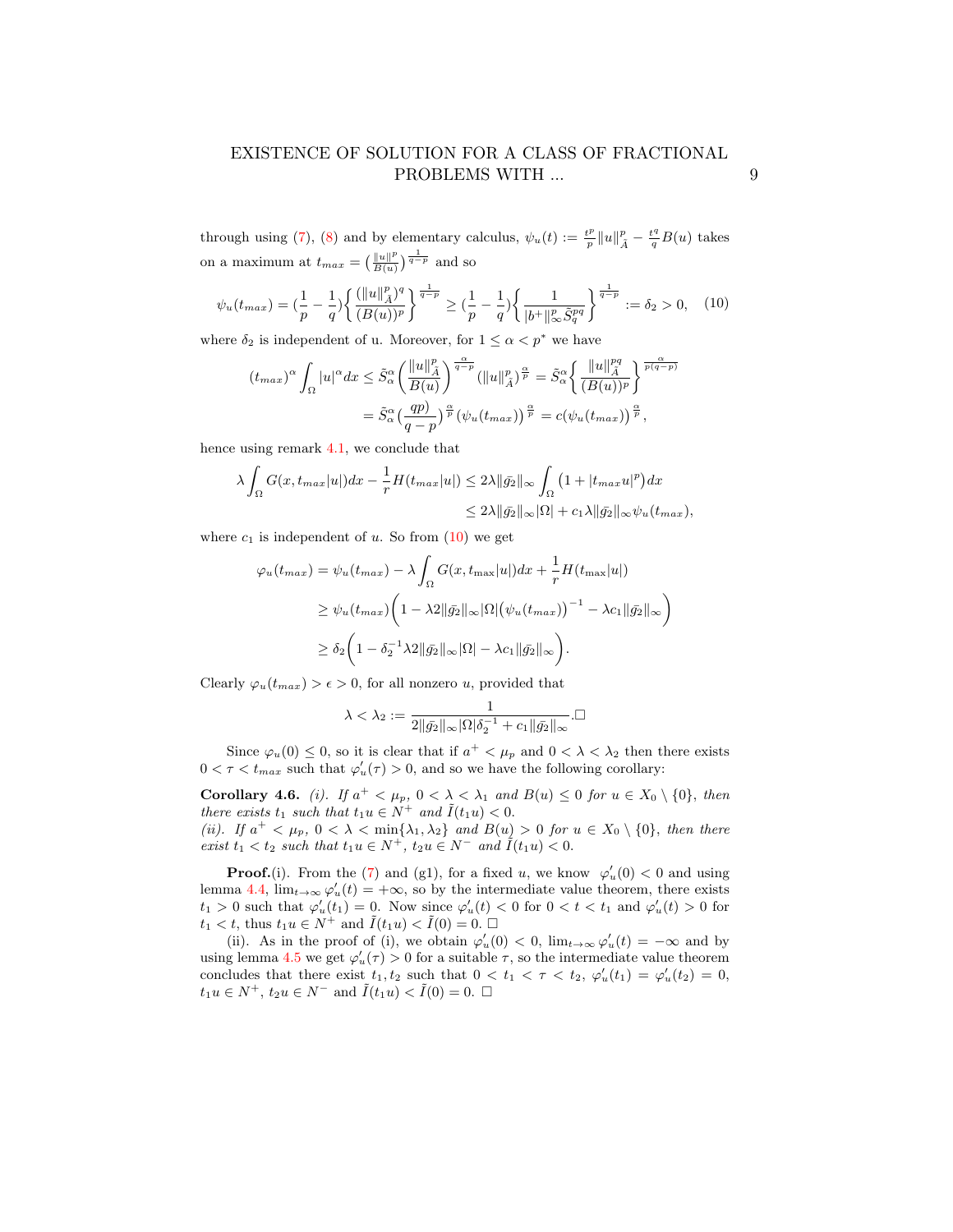<span id="page-9-0"></span>**Lemma 4.7.** There exists  $\lambda_3 > 0$  such that if  $0 < \lambda < \lambda_3$ , then  $B(u) > 0$  provided that  $u \in N^-$ .

**Proof.** Suppose otherwise, that is,  $-(q-1)B(u) \geq 0$  and by [\(7\)](#page-3-3)

$$
\varphi_{u}^{''}(1) = (p-1)||u||_{\tilde{A}}^{p} - (q-1)B(u) - \lambda \int_{\Omega} g_{u}(x, |u|)u^{2}dx + (r-1)H(u) < 0,
$$

so using (g1),  $(p-1) \|u\|_{\tilde{A}}^p < \lambda \|\bar{g_2}\|_{\infty} \tilde{S}_p^p \|u\|_{\tilde{A}}^p$ , which is a contradiction for  $\lambda < \lambda_3 :=$  $\frac{p-1}{\|\bar{g_2}\|_{\infty}S_p^p}$ . □

**Proof of Theorem [2.4\(](#page-4-3)i).** Assume  $\lambda^* := \min\{\lambda_0, \lambda_1, \lambda_2\}$ , as in lemma [4.4,](#page-7-1)  $\tilde{I}$  is bounded below on N and so on  $N^+$ . Let  $\{u_n\}$  be a minimizing sequence for  $\tilde{I}$  on  $N^+$ , i.e.,  $\lim_{n\to\infty} \tilde{I}(u_n) = \inf_{u\in\mathbb{N}^+} \tilde{I}(u) = c$ , and by Ekeland's variational principle [\[31\]](#page-12-9) we may assume  $\langle \tilde{I}'(u_n), u_n \rangle \to 0$ .

On the other hand, similar to lemma [4.4,](#page-7-1)  $\tilde{I}(u_n) - \frac{1}{q} \langle \tilde{I}'(u_n), u_n \rangle \ge C ||u_n||_{\tilde{A}} - K$ , so  ${u_n}$  is bounded in  $X_0$  and without loss of generality, we may assume that  $u_n \rightharpoonup u_1$ in  $X_0$  and  $u_n \to u_1$  in  $L^r(\Omega)$  for  $1 \leq r < p^*$  and  $u_n(x) \to u_1(x)$ , a.e.

By corollary [4.6](#page-8-1) for  $u_1 \in X_0 \setminus \{0\}$  there exists  $t_1$  such that  $t_1u_1 \in N^+$  and so  $\varphi'_{u_1}(t_1) = 0$ . Now we show that  $u_n \to u_1$  in  $X_0$ . Suppose this is false, then  $||u_1||^p_{\tilde{A}}$  < lim inf<sub>n→∞</sub>  $||u_n||^p_{\tilde{A}}$ . So from [\(6\)](#page-3-4) and remark [4.1,](#page-6-0)  $\varphi'_{u_n}(t_1) > \varphi'_{u_1}(t_1) = 0$ , for sufficiently large n. Since  $\{u_n\} \subseteq N^+$ , by considering possible maps it is easy to see that  $\varphi'_{u_n}(t) < 0$  for  $0 < t < 1$  and  $\varphi'_{u_n}(1) = 0$  for all n. Hence we must have  $t_1 > 1$ , but  $t_1u_1 \in N_\lambda^+$  and so  $\tilde{I}(t_1u_1) < \tilde{I}(u_1) < \lim_{n \to \infty} \tilde{I}(u_n) = \inf_{u \in N_\lambda^+} \tilde{I}(u_n)$ , which is a contradiction. Therefore  $u_n \to u_1$  in  $X_0$  and so  $\tilde{I}(u_1) = \lim_{n \to \infty} \tilde{I}(u_n) =$  $\inf_{u \in N^+} \tilde{I}(u)$ . Thus  $u_1$  is a minimizer for  $\tilde{I}$  on  $N^+$  and by using lemmas [4.2](#page-6-1) and [4.3,](#page-6-2)  $u_1$  is a nontrivial weak solution of  $(5)$ .  $\Box$ 

**Proof of Theorem [2.4\(](#page-4-3)ii).** Let  $\lambda^{**} := \min{\{\lambda_0, \lambda_1, \lambda_2, \lambda_3\}}$ , then by lemma [4.5](#page-7-2) for all  $u \in N^-$  we have  $\tilde{I}(u) \geq \tilde{I}(t_{\max}u) > \epsilon > 0$  i.e.,  $\inf_{u \in N^-} \tilde{I}(u) \geq 0$ . Hence there exists a minimizing sequence  $\{u_n\} \subseteq N^-$  such that  $\lim_{n\to\infty} \tilde{I}(u_n) = \inf_{u\in N^-} \tilde{I}(u) \ge$ 0. Now similarly as in the proof of the pervious theorem we find that,  $\{u_n\}$  is bounded in  $X_0$ ,  $u_n \rightharpoonup u_2$  in  $X_0$  and  $u_n \rightharpoonup u_2$  in  $L^r(\Omega)$ ,  $1 < r < p^*$ . Since  $u_n \in N^-$  so by lemma [4.7,](#page-9-0)  $B(u_n) > 0$  and  $B(u_2) \geq 0$ . We claim that  $B(u_2) > 0$ . Suppose this is false, thus  $(p-1) \|u_2\|_{\tilde{A}}^p < \lambda \|\tilde{g_2}\|_{\infty} \tilde{S}_p^p \|u_2\|_{\tilde{A}}^p$ , which gives a contradiction for  $\lambda < \lambda_3$ . So by corollary [4.6](#page-8-1) there exists  $t_2 > 0$  such that  $t_2u_2 \in N^-$ . We claim that  $u_n \to u_2$ in  $X_0$ ; if it is supposed that this is false, so  $||u_2||^p_{\tilde{A}} < \liminf_{n \to \infty} ||u_n||^p_{\tilde{A}}$ . But  $u_n \in N^$ and so  $\tilde{I}(u_n) \geq \tilde{I}(tu_n)$  for all  $t \geq 0$ . Therefore, using remark [4.1](#page-6-0) we get

$$
\tilde{I}(t_2u_2) = \frac{1}{p}t_2^p \|u_2\|_{\tilde{A}}^p - \frac{1}{q}t_2^q B(u_2) - \lambda \int_{\Omega} G(x, t_2|u_2|) dx + \frac{t_2^r}{r} H(u_2)
$$
\n
$$
< \lim_{n \to \infty} \left(\frac{1}{p}t_2^p \|u_n\|_{\tilde{A}}^p - \frac{1}{q}t_2^q B(u_n) - \lambda \int_{\Omega} G(x, t_2|u_n|) dx + \frac{t_2^r}{r} H(u_n) \right)
$$
\n
$$
= \lim_{n \to \infty} \tilde{I}(t_2u_n) \le \lim_{n \to \infty} \tilde{I}(u_n) = \inf_{u \in N^-} \tilde{I}(u),
$$

which is a contradiction, hence by lemmas  $4.2$  and  $4.3$ ,  $u_2$  is a nontrivial weak solution of [\(5\)](#page-3-1) which belongs to  $N^-$ .  $\square$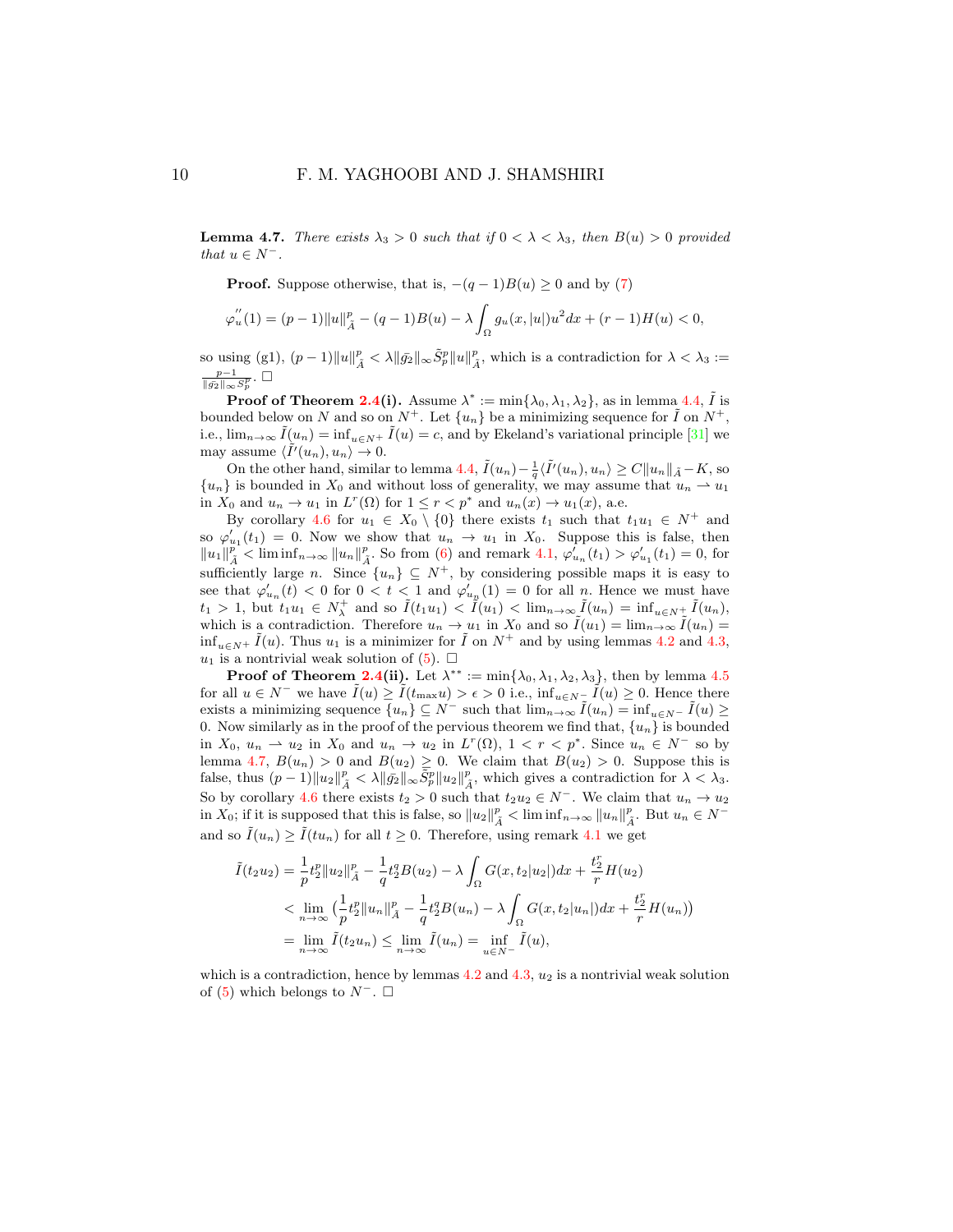Conclusion. This paper has two impotant Theorems; in Section 3, we establish the existence of a solution for problem $(1)$  by using Lagrange multiplier theorem. Also in Section 4, by using the Nehari manifold and the fibering maps, we prove the existence of two distinct weak solutions for problem [\(5\)](#page-3-1).

## References

- <span id="page-10-0"></span>[1] T. Abdeljawad, R. P. Agarwal, E. Karapnar and P. S. Kumari, Solutions of the Nonlinear Integral Equation and Fractional Differential Equation Using the Technique of a Fixed Point with a Numerical Experiment Extended b-Metric space, Symmetry 2019, 11, 686.
- [2] R. S. Adiguzel, U. Aksoy, E. Karapnar and I. M. Erhan, On the solution of a boundary value problem associated with a fractional differential equation, Math. Methods Appl. Sci., (2020). https://doi.org/10.1002/mma.6652.
- [3] H. Afshari and E. Karapinar, A discussion on the existence of positive solutions of the boundary value problems via φ−Hilfer fractional derivative on b-metric spaces, Adv. Differ. Equ., 2020 (2020), 616.
- <span id="page-10-1"></span>[4] H. Afshari, S. Kalantari and E. Karapnar, Solution of fractional differential equations via coupled fixed point, Electron. J. Differential Equations, 2015 (286) (2015) 1-12.
- <span id="page-10-4"></span>[5] A. Aghajani, J. Shamshiri and F. M. Yaghoobi, Existence and multiplicity of positive solutions for a class of nonlinear elliptic problems, Turk. J. Math, 37 (2013), 286-298.
- <span id="page-10-2"></span>[6] B. Alqahtani, H. Aydi, E. Karapinar and V. Rakocevic, A solution for volterra fractional integral equations by hybrid contractions, Mathematics, 7 (2019), 694.
- [7] V. Ambrosio and T. Isernia, Multiplicity and concentration results for some nonlinear schrodinger equations with the fractional p-laplcian, Discrete Contin. Dyn. Syst., 38(11) (2018), 5835-5881.
- [8] F. S. Bachir, S. Abbas, M. Benbachir and M. Benchohra, Hilfer-Hadamard Fractional Differential Equations; Existence and Attractivity, Advances in the Theory of Nonlinear Analysis and its Application, 5(1) (2021), 49-57.
- [9] K. Balachandran and S. Kiruthika, Existence results for fractional integrodifferential equations with nonlocal condition via resolvent operators, Comput. Math. Appl., 62 (2011), 1350-1358.
- [10] D. Baleanu, S. S. Sajjadi, J. H. Asad, A. Jajarmi and E. Estiri, Hyperchaotic behaviours, optimal control, and synchronization of a nonautonomous cardiac conduction system, Adv. Dier. Equ., 2021(2021), 157.
- [11] D. Baleanu, S. S. Sajjadi, A. Jajarmi, O. Defterli and J. H. Asad, The fractional dynamics of a linear triatomic molecule, Rom. Rep. Phys., 73(1) (2021), 105.
- <span id="page-10-3"></span>[12] D. Baleanu, B. Ghanbari, J. H. Asad, A. Jajarmi and H. M. Pirouz, Planar system-masses in an equilateral triangle: Numerical study within fractional calculus, CMES - Comput. Model. Eng. Sci., 124(3) (2020), 953-968.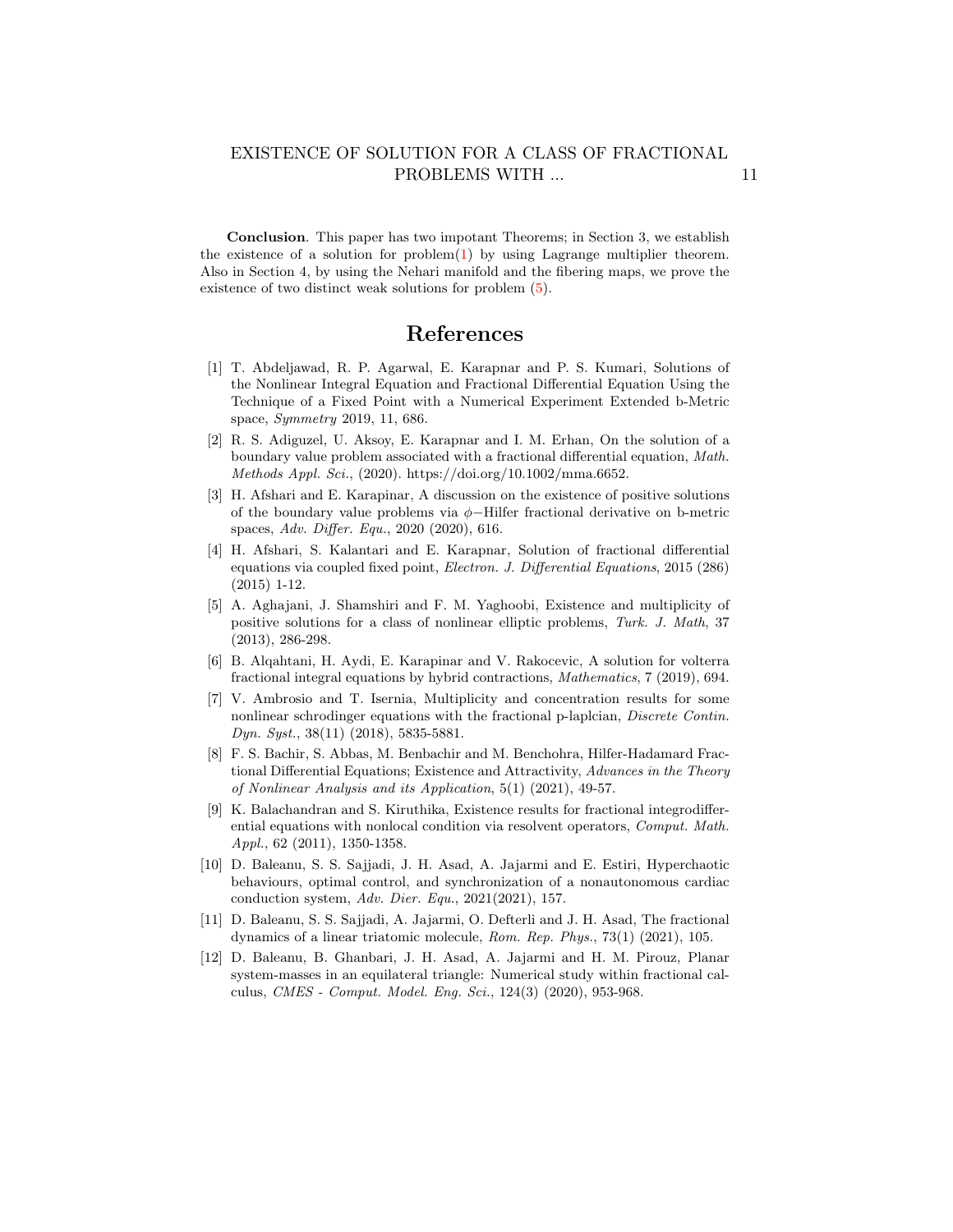- <span id="page-11-12"></span>[13] B. Barrios, E. Colorado, R. Servadei and F. Soria, A critical fractional equation with concaveconvex power nonlinearities, Ann. Inst. H. Poincar Anal. Non Lineaire, 32 (2015), 875-900.
- <span id="page-11-6"></span>[14] L. C. Becker and L. K. Purnaras, Fractional relaxation equations and a Cauchy formula for repeated integration of the resolvent, Advances in the Theory of Nonlinear Analysis and its Application, 2(1) (2018), 11-32.
- <span id="page-11-7"></span>[15] M. Benchohra and M. Slimane, Fractional differential inclusions with non instantaneous impulses in Banach spaces, Res. Nonlinear Anal., 2(1) (2019), 36-47.
- <span id="page-11-0"></span>[16] P. Biler, G. Karch and W. A. Woyczynski, Critical nonlinearity exponent and self-similar asymptotics for Lvy conservation laws, Ann. Inst. H. Poincar Anal. Non Linaire, 18 (5) (2001), 613-637.
- <span id="page-11-15"></span>[17] K. J. Brown and Y. Zhang, The Nehari manifold for a semilinear elliptic equation with a sign-changing weight function, *J. Differential Equations*, 193 (2003), 481-499.
- <span id="page-11-11"></span>[18] K. J. Brown and T. F. Wu, A fibering map approach to a semilinear elliptic boundary value problem, J. Differential Equations, 69 (2007), 1-9.
- <span id="page-11-8"></span>[19] L. Caffarelli, A. Mellet and Y. Sire, Traveling waves for a boundary reactiondiffusion equation, preprint, 230 (2012), 433-457.
- <span id="page-11-4"></span>[20] L. Caffarelli, J. M. Roquejoffre and O. Savin, Non-local minimal surfaces, Comm. Pure Appl. Math., 63 (2010), 1111-1144.
- <span id="page-11-5"></span>[21] L. Caffarelli and E. Valdinoci, Uniform estimates and limiting arguments for nonlocal minimal surfaces, Calc. Var. Partial Differential Equations, 41 (12) (2011), 203-240.
- <span id="page-11-13"></span>[22] W. Chen and S. Deng, The Nehari manifold for a fractional p-Laplacian system involving concaveconvex nonlinearities, Nonlinear Anal. RWA., 27 (2016), 80-92.
- <span id="page-11-9"></span>[23] M. Chermisi and E. Valdinoci, Fibered nonlinearities for p(x)-Laplace equations, Adv. Calc. Var., 2 (2) (2009), 185-205.
- <span id="page-11-10"></span>[24] M. Chermisi and E. Valdinoci, A symmetry result for a general class of divergence form PDEs in fibered media, Nonlinear Anal., 73 (3) (2010), 695-703.
- <span id="page-11-3"></span>[25] R. Cont and P. Tankov, Financial Modelling with Jump Processes, Chapman & Hall/CRC Financ. Math. Ser., Chapman & Hall/CRC, Boca Raton, FL, (2004).
- <span id="page-11-1"></span>[26] W. Craig and M. D. Groves, Hamiltonian long-wave approximations to the waterwave problem, *Wave Motion*, 19 (4) (1994), 367-389.
- <span id="page-11-2"></span>[27] R. de La Llave and E. Valdinoci, Symmetry for a DirichletNeumann problem arising in water waves, Math. Res. Lett., 16 (5) (2009), 909-918.
- <span id="page-11-16"></span>[28] P. Drabek and S. I. Pohozaev, Positive solutions for the p-Laplacian: application of the fibrering method, Proc. Royal Society Edinburgh, Section A Mathematics, 127 (1997), 703-726.
- <span id="page-11-14"></span>[29] E. Di Nezza, G. Palatucci and E. Valdinoci, Hitchhikers guide to the fractional Sobolev spaces, Bull. Sci. math., 136 (2012), 521-573.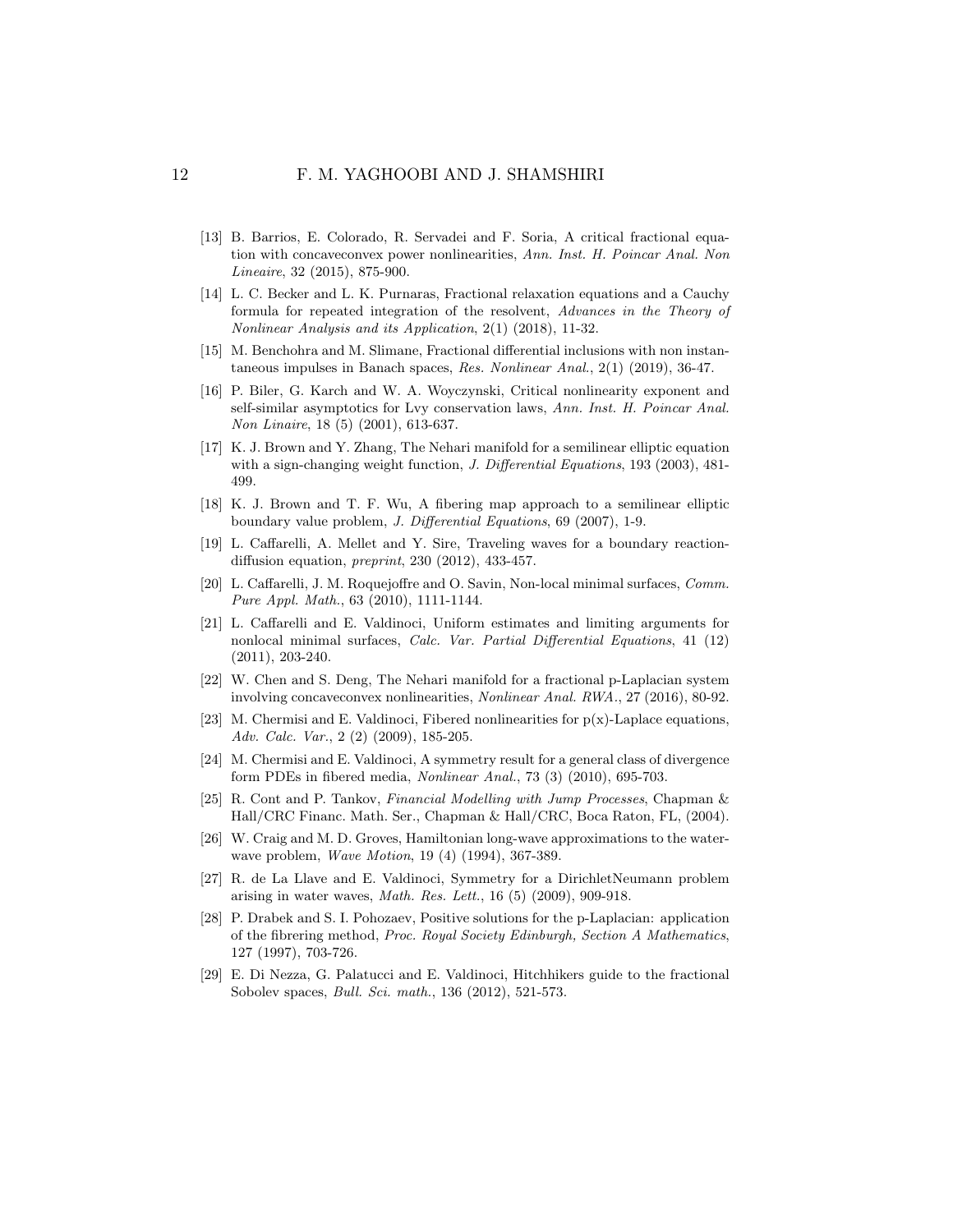- <span id="page-12-0"></span>[30] G. Duvaut and J. L. Lions, Inequalities in Mechanics and Physics, Grundlehren Math. Wiss., vol. 219, Springer-Verlag, (2012).
- <span id="page-12-9"></span>[31] I. Ekeland, On the variational principle, J. Math. Anal. Appl., 47 (1974), 324- 353.
- <span id="page-12-1"></span>[32] C. Fefferman and R. de la Llave, Relativistic stability of matter, I, Rev. Mat. Iberoam., 2 (12) (1986), 119-213.
- <span id="page-12-2"></span>[33] A. Garroni and G. Palatucci, A singular perturbation result with a fractional norm, In Variational problems in materials science. Birkhuser Basel, (2006), 111-126.
- <span id="page-12-4"></span>[34] M. D. M. Gonzalez and R. Monneau, Slow motion of particle systems as a limit of a reactiondiffusion equation with half-Laplacian in dimension one, Discrete Cont. Dyn. Syst., A 32 (4) (2012), 1255-1286.
- <span id="page-12-7"></span>[35] S. Goyal and K. Sreenadh, A Nehari manifold for non-local elliptic operator with concave-convex non-linearities and sign-changing weight function, *preprint*, http://arxiv.org/abs/1307.5149, ( 2013).
- <span id="page-12-5"></span>[36] M. Kandasamy and A. Annamalai, Existence results for fractional integrodifferential systems with interval impulse via sectorial operator, Results Nonlinear Anal., 2(4) (2019), 169-181.
- [37] E. Karapinar, T. Abdeljawad and F. Jarad, Applying new fixed point theorems on fractional and ordinary differential equations, Adv. Diff. Eqs., 2019 (2019), 421.
- [38] E. Karapinar, H. D. Binh, N. H. Luc and N. H. Can, On continuity of the fractional derivative of the time-fractional semilinear pseudo-parabolic systems, Adv. Differ. Equ., 2021 (2021), 70, https://doi.org/10.1186/s13662-021-03232-z.
- [39] E. Karapinar, A. Fulga, M. Rashid, L. Shahi and H. Aydi, Large contractions on quasi-metric spaces with an applications to nonlinear fractional differential equations, Mathematics, 7(5) (2019), 444.
- [40] M. Kurzke, A nonlocal singular perturbation problem with periodic well potential, ESAIM Control Optim. Calc. Var., 12 (1) (2006), 52-63, (electronic).
- [41] L. Shen, Multiplicity and asymptotic behavior of solutions to a class of Kirchhofftype equations involving the fractional p-Laplacian, Journal of Inequalities and Applications, (2018), https://doi.org/10.1186/s13660-018-1708-9.
- <span id="page-12-6"></span>[42] A. Mellet, S. Mischler and C. Mouhot, Fractional diffusion limit for collisional kinetic equations, Arch. Ration. Mech. Anal., 199 (2) (2011), 493-525.
- <span id="page-12-3"></span>[43] H. Mohammadi, S. Rezapour and A. Jajarmi, On the fractional SIRD mathematical model and control for the transmission of COVID-19: The first and the second waves of the disease in Iran and Japan, ISA transactions, (2021), https://doi.org/10.1016/j.isatra.2021.04.012.
- <span id="page-12-8"></span>[44] Z. Nehari, On a class of nonlinear second-order differential equations, Trans. Amer. Math. Soc., 95 (1960), 101-123.